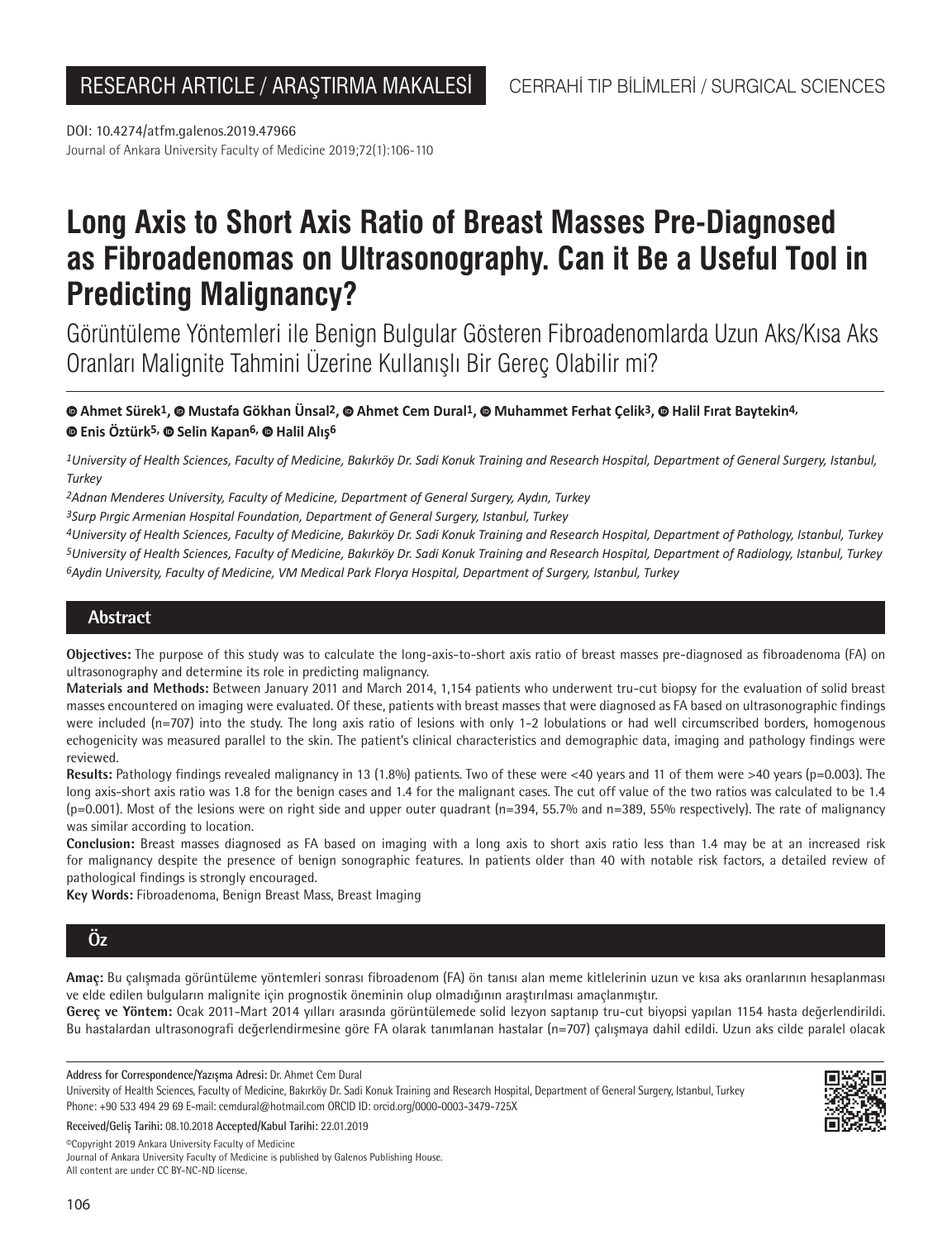şekilde sadece bir veya iki lobulasyonu olan ya da düzgün sınırlı, homojen ekojenitesi olan lezyonlarda ölçüldü. Hastaların demografik verileri, klinik özellikleri, görüntüleme ve patoloji sonuçları değerlendirildi.

**Bulgular:** Hastaların 13'ünde (%1,8) patoloji sonucu malignite ile uyumlu olarak sonuçlandı. Bunlardan ikisi <40 yaş olup 11'i >40 yaş idi (p=0,003). Uzun aks/kısa aks oranı benign olgularda 1,8 iken malign olgularda 1,4 idi. Bu iki oran arası eşik değer 1,4 olarak ölçüldü (p=0,001). Lezyonlar çoğunlukla sağ tarafta ve üst dış kadran (n=394, %55,7 ve n=389, %55, sırası ile) yerleşimli idi. Lokalizasyona göre malignite oranı benzer idi. **Sonuç:** Görüntüleme yöntemleri sonrası FA ön tanısı alan smeme kitleleri sonografik olarak benign özellikler gösterse de uzun aks/kısa aks oranının

eşik değeri 1,4'ten küçük ise malignite oranı artabilir. Bu hastalarda 40 yaş üstü ve risk faktörü de mevcutsa detaylı patolojik incelemenin göz ardı edilmemesi gerektiğini düşünmekteyiz.

**Anahtar Kelimeler:** Fibroadenom, Selim Meme Kitlesi, Meme Görüntülemesi

# **Introduction**

Fibroadenoma (FA) of the breast is the most commonly seen benign solid tumor among all breast masses (1). The exact etiology of FAs is unknown but described as imaginary breast tumors that occur as a result of lobular hyperplasia and distortion. Generally seen in young females less than 30 years of age, they can be encountered in patients from all age groups (1,2). They generally do not demonstrate pre-malignant characteristics and as such regarded as non-life threatening.

Diagnosis of FAs is often based on history, physical examination and imaging findings. About 55% of all FAs are located in the left breast with the most common location being the upper outer quadrant of the left breast (3,4). Although the known risk of malignancy is notably low, 65% of the reported cases appear to be lobular carcinoma (5). This risk varies according to the characteristics of FAs and surrounding epithelial tissue in all age groups. There is still no consensus in the literature regarding the management of FAs and change in size of FAs during their follow-up. Follow-up with serial imaging, biopsy of the mass and surgical removal are among the suggested management protocols (6-8). Pathology results of about 40-50% of all breast biopsies are reported as FAs (9). Previous studies have noted a slight increase in the risk of malignancy in masses reported as FAs on final pathology (10,11). Compared to the normal population, it is observed that there is an increase in risk of malignancy up to 1.9 times in patients with FA (12). Furhermore, Dupont et al. documented a 2.17 times increase in malignancy risk in patients with FA when compared with healthy cohorts (11). This risk was found to be 3.10 times higher among patients with complex FAs and 3.88 times higher in those with benign proliferative disease. In FA patients with a positive family history, the risk of developing breast cancer was reported to be 3.72 times higher.

On ultrasonography (USG), FAs are well circumscribed, oval shaped masses with homo echogenic properties (1). While small sized FAs are oval or round in shape, they show lobulation as they grow in size. An oval or round lesion is usually thought to be 98% benign. The transverse axis of FAs is usually greater than that of the anterior-posterior axis. Malignant masses are generally more echogenic when compared to benign lesions, and

less echogenic when compared to the surrounding fatty tissue. As these masses grow in size, the homogenic structures can appear heterogeneous due to the presence of necrotic regions.

In our study, we calculated the long to short axis ratios of masses prediagnosed as FA on USG and determined if these findings had a prognostic role in the prediction of malignancy.

# **Materials and Methods**

This is a retrospective study conducted on 1.988 patients who underwent tru-cut biopsy for solid lesions encountered on imaging studies in their outpatient clinic visits were evaluated. Those with a prediagnosis of FA, a positive family history and patients who had new lesions or whose lesions showed a growth in size during follow-up were included into the study. Exclusion criteria were: Tru-cut biopsy at a clinical setting out of our hospital, incomplete follow-up data, Breast Imaging-Reporting and Data System 4 and 5 mammography category and absence of notable risk factors.

All data including patient demographics, imaging findings, localization of masses, long axis to short axis ratio on imaging and pathology findings were anonymously entered into a digital spreadsheet (Excel® 2007; Microsoft, Redmont, WA, USA). All imaging findings were evaluated by a single radiologist. Ethical approval for this study was obtained from the local ethics commitee (Ethical approval number: 2014/09/26). A written informed consent for tru-cut biopsy was obtained from all patients. Samples were classified according to the World Health Organization's classification criteria. This manuscript was prepared in accordance with STROBE guidelines for case control studies.

Biopsies were performed by an experienced radiologist specializing in breast imaging. Lesions were evaluated on multiple occasions before all invasive procedures were performed. The long axis ratio of non-lobulated breast masses or those described as having only 1-2 lobulations or well circumscribed borders, homogenous echogenicity was measured parallel to the skin. This measurement was used to verify the prediagnosis of FA. All procedures were performed with the same ultrasound device (General Electrics Logiq 9; GE Medical Systems, WI, USA) by using a 12 MHz ultrasound matrix probe.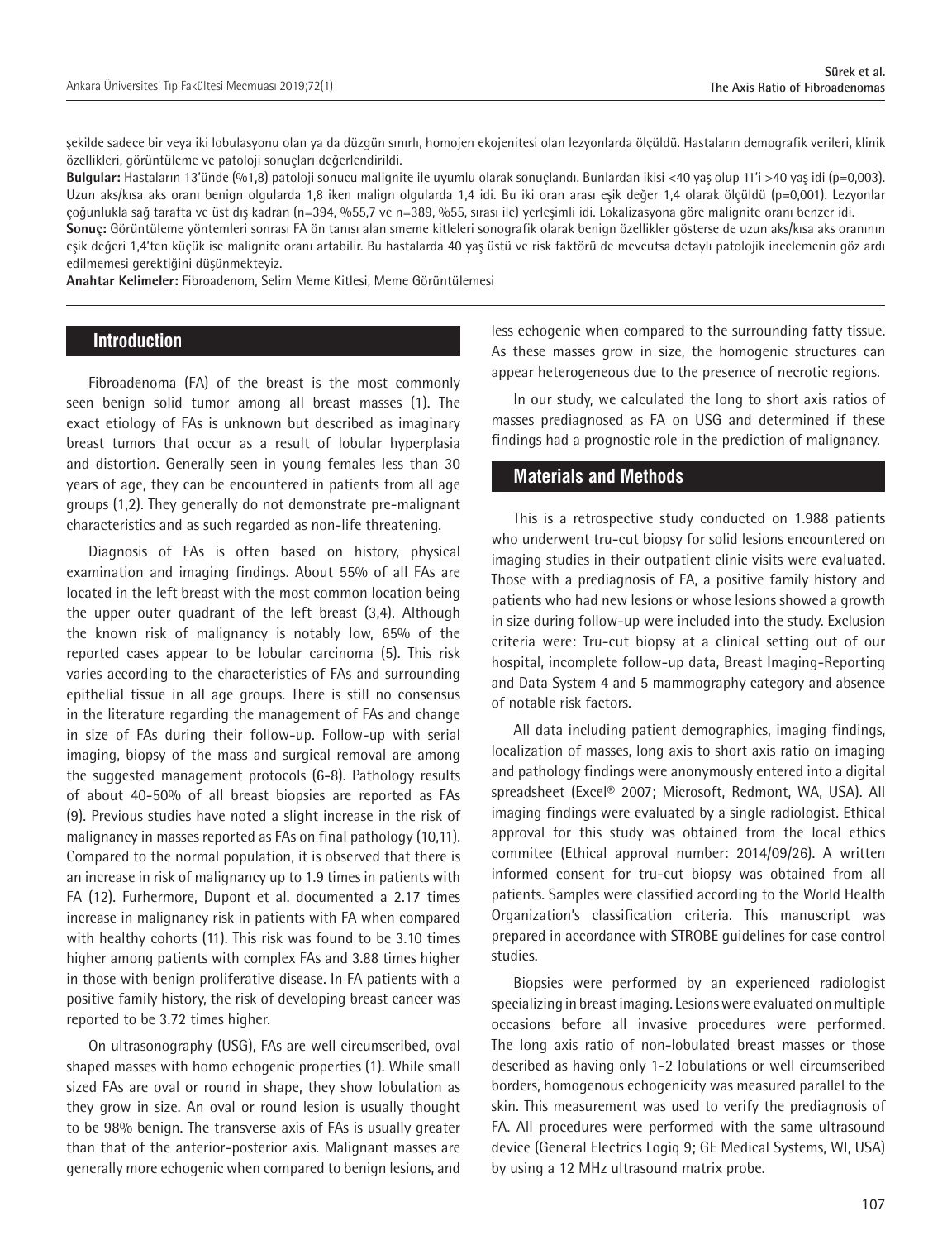Under USG guidance, lesions were entered by using a 14 gauge biopsy needle. After ensuring appropriate needle placement, the needle was fired and tissue samples were retrieved accordingly. Appropriate tissue samples (1-2 cm sized, at least 3 samples) were acquired and fixation was achieved with formaldehyde solution. Biopsy samples of all masses previously diagnosed as FA were stained with routine Hematoxylin & Eozin (H&E) stains, evaluated under microscopic view and classified under respective histopathological groups. Samples of all subjects included into this study were classified according to the histopathological findings.

#### **Statistical Analysis**

Statistical analysis was performed by using the JMP® software version 10.0.0 (SAS®, Cary, NC). Parametric variables are represented as mean  $\pm$  standard deviation. Categorical variables as numbers and percentages. The Student's t and chisquare tests were used for the comparison of non-categorical and categorical variables respectively. Mann-Whittney U test was used for the evaluation of non-parametric variables. Statistical significance was accepted at p values less than 0.05.

## **Results**

The median age of all 707 patients enrolled into the study was 39 years; range (15-84 years). There were 325 patients who were <40 years and 382 of the patients were >40 years (Figure 1). Pathology findings revealed malignancy in 13 (1.8%) patients. Of these, two were <40 years while 11 were >40 years. The risk of malignancy was found to be higher in the group with age >40 years (p=0.003) (Table 1).

When the long-axis-to-short axis (LATSA) ratio of FA masses were compared regarding their final histopathology after surgical removal. Benign breast masses prediagnosed as FA on USG imaging were found to have a lower LATSA ratio (1.4) and in patients whose breast masses prediagnosed as FA on USG and a higher LATSA ratio (1.8) were diagnosed as malignant breast masses (Table 2). When both ratios where compared between benign and malignant cases, the ratio was found to be high in the malignant cases (p=0.001).



\*LATSA: Long-axis to short-axis **Figure 1:** Distribution of patients by age

By location, 375 of the benign lesions were found in the right breast and 319 in the left breast. Nine of the malignant lesions were found in the right beast and 4 in the left breast (Table 3). According to quadrant location of the masses; majority of the lesions (55%) were located in upper outer quadrant (n=389). In addition, the higher malignancy rate (6.1%) was in centrally located masses (Table 4). Pathological findings of all malignant cases revealed invasive ductal carcinoma in 11, invasive lobular carcinoma in 1 and malignant epithelial tumor in 1 (Figure 2).

# **Discussion**

Fibroadenomas are estrogen sensitive, slow growing benign tumors of the breast that usually occur after puberty among young females who are generally younger than 25-30 years. However, they can be seen in females of all age ranges. The incidence of FAs in postmenopausal women >50 years is around 5%. In 10-20% of the cases there can be more than one mass in both breasts. The size of FAs are known to increase during pregnancy and lactation and decrease after menopause. The size



**Figure 2:** Histopathologic findings in malignant patients

| Table 1: Malignancy rates in all patients, patients under 40 |  |
|--------------------------------------------------------------|--|
| and upper 40 years of age $(p=0.003)$                        |  |

| Parameter                      | <b>Benign</b><br>(n/9/0) | <b>Malignant</b><br>(n/9/0) | Total<br>(n) |
|--------------------------------|--------------------------|-----------------------------|--------------|
| All patients                   | 694/98.2                 | 13/1.8                      | 707          |
| Patients under 40 years of age | 314/96.6                 | 11/3.4                      | 325          |
| Patients upper 40 years of age | 380/99.5                 | 2/0.5                       | 382          |

**Table 2. Long-Axis-To-Short Axis Ratio in patients with benign and malignant histopathology (p=0.001)**

| Parameter        |  | <b>Benign</b> | <b>Malignant</b> |
|------------------|--|---------------|------------------|
| Patients (n/%)   |  | 694/98.2      | 13/1.8           |
| Mean age (years) |  | $39.06 + 4.1$ | $52.46 + 6.2$    |
| LATSA* ratio     |  | $1.4 + 0.3$   | $1.8 + 0.5$      |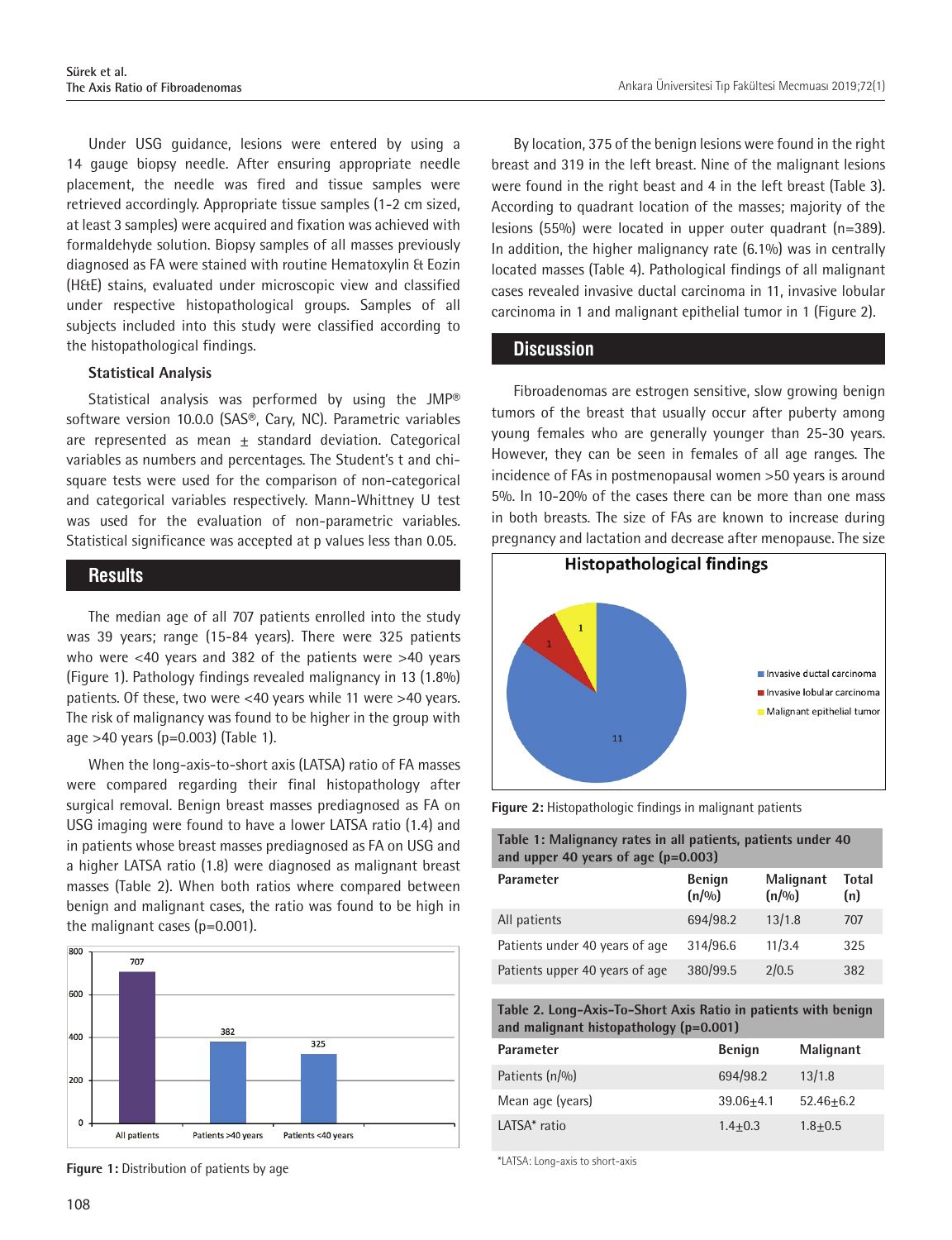is usually less than 3 cm and lesions greater than 4 cm are seen in patients who are 20 years and younger. These are described as adolescent large FAs (13-15). Only 1.5% of breast masses seen in women >50 years are diagnosed as FAs (16).

The diagnosis of FA involves physical examination, imaging and biopsy. Diagnosis with physical examination only is not enough even if the patient is very young. In young females (<30 years) USG should be used in combination with the protocols above while USG and mammography should be used in older women (1,17,18). Previous studies have reported a false positive rate of approximately 50% in cases diagnosed as FA based on physical examination only (19).

There is a lack of consensus regarding the management of these masses. Suggested theories include excision of the mass or periodic follow-up with serial imaging. Although, excision of the mass seems to be a better option for treatment, removal of salient lesions may result in undesirable cosmetic results (16). Previous studies have confirmed FAs as non-premalignant lesions within all age groups (20,21) and are therefore described as a non-risk factor for malignancy. However, there have been studies reporting conflicting findings (21,22). In a large serie published by Levi et al. the risk of developing cancer among patients followed up for a long-term was 1% in 5 years, 2% in 12 years (23). The development of malignancy is reportedly low and if present the most commonly encountered malignancy sub-type is lobular carcinoma (14). The degree of risk varies according to the FA characteristics and surrounding epithelial tissue. The risk of malignancy is high in complex FAs that are described as those with the presence of proliferative changes in surrounding epithelial tissue, papillary apocrine changes and epithelial calcifications (11).

On the contrary, large studies have showed that, atypical hyperplasia in FAs do not pose a risk for the development of malignancy. Dupont et al. (11). defined FAs greater than 3 mm, with larger cysts, sclerosing adenosis, papillary apocrine,

| Table 3: Distribution of benign and malignant tumors by side |                 |                    |  |  |
|--------------------------------------------------------------|-----------------|--------------------|--|--|
| <b>Side</b>                                                  | Benign $(n/\%)$ | Malignant $(n/\%)$ |  |  |
| Right                                                        | 375/97.7        | 9/2.3              |  |  |
| l eft                                                        | 319/98.8        | 4/1.2              |  |  |

**Table 4: Distribution of benign and malignant lesions by localization**

| Quadrant    | Benign (n/%) | Malignant (n/%) |
|-------------|--------------|-----------------|
| Upper outer | 386/99.3     | 3/0.7           |
| Upper inner | 120/96.8     | 4/3.2           |
| Lower outer | 104/98.1     | 2/1.9           |
| Lower inner | 38/97.5      | 1/2.5           |
| Central     | 46/93.9      | 3/6.1           |

epithelial calcification as complex FAs. They classified samples as proliferative disease; atypical proliferative disease and atypical hyperplastic proliferative disease (11). According to classification, the risk of developing cancer in FAs increases from 1.49 to 7.29 times.

In the literature, FAs are reported to be localized in the left breast (13). Differently, in our study the majority of FAs (54%) were located in the right breast. But similarily, the majority of FAs (55%) in our study were located in the upper outer quadrant as reported in the literature (13).

Malignant masses are usually echogenic when compared to benign lesions and less echogenic when compared to the surrounding fatty tissue (15,25). A closer look at the benign and malignant characteristics of solid breast masses on USG show that, benign lesions are oval, round in shape and well circumscribed with a LATSA ratio >1.4. They are characterized by a border shadow and an increase in posterior echo. Malignant masses on the other hand are distorted in shape and multilobulated. The borders are spiky, non-uniform with a LATSA ratio <1.4 and characterized by decreased posterior echo and absent border shadow (15,25). A study by Stavros et al. that investigated the ultrasonographic features of solid breast masses revealed that, the long axis (transverse axis)/short axis (anteriorposterior axis) ratio could have an effect on malignancy. (15) The authors concluded that, masses with a shorter long axis had a greater risk of malignancy.

In another study by Malik et al., USG images were evaluated in 56 young females and 49 of these had benign findings, 2 patients were malignant and 5 patients were evaluated as intermediate and histopathological findings revealed that 53 of the lesions were benign and 3 lesions were malignant. (26) Two of the three malignant masses were found to have a LATSA ratio of <1.4 (26). Similarly, findings from our study revealed that a LATSA ratio of <1.4 of lesions that were reported as malignant on final histopathological examination.

Among the known risk factors for breast cancer, older age is regarded as an important risk factor for the development of breast malignancy (27). The rate of breast cancer is known to be lower in female subjects less than 20 years. The observed risk is known to increase steadily among female subjects after the age of 30 until menopause. However, this risk has been reported to increase enormously after menopause. In a study of females subjects who have been previously diagnosed with breast cancer, 70% of the patients were found to be >50 years. The incidence of breast cancer in these patients was also reported to be 4 times higher than patients who were younger than 50 years (28). In another study; a worse prognosis was associated with younger age. Our study however documented 11 patients who were >40 years out of the 13 patients whose pathological findings were consistent with malignancy. The calculated mean